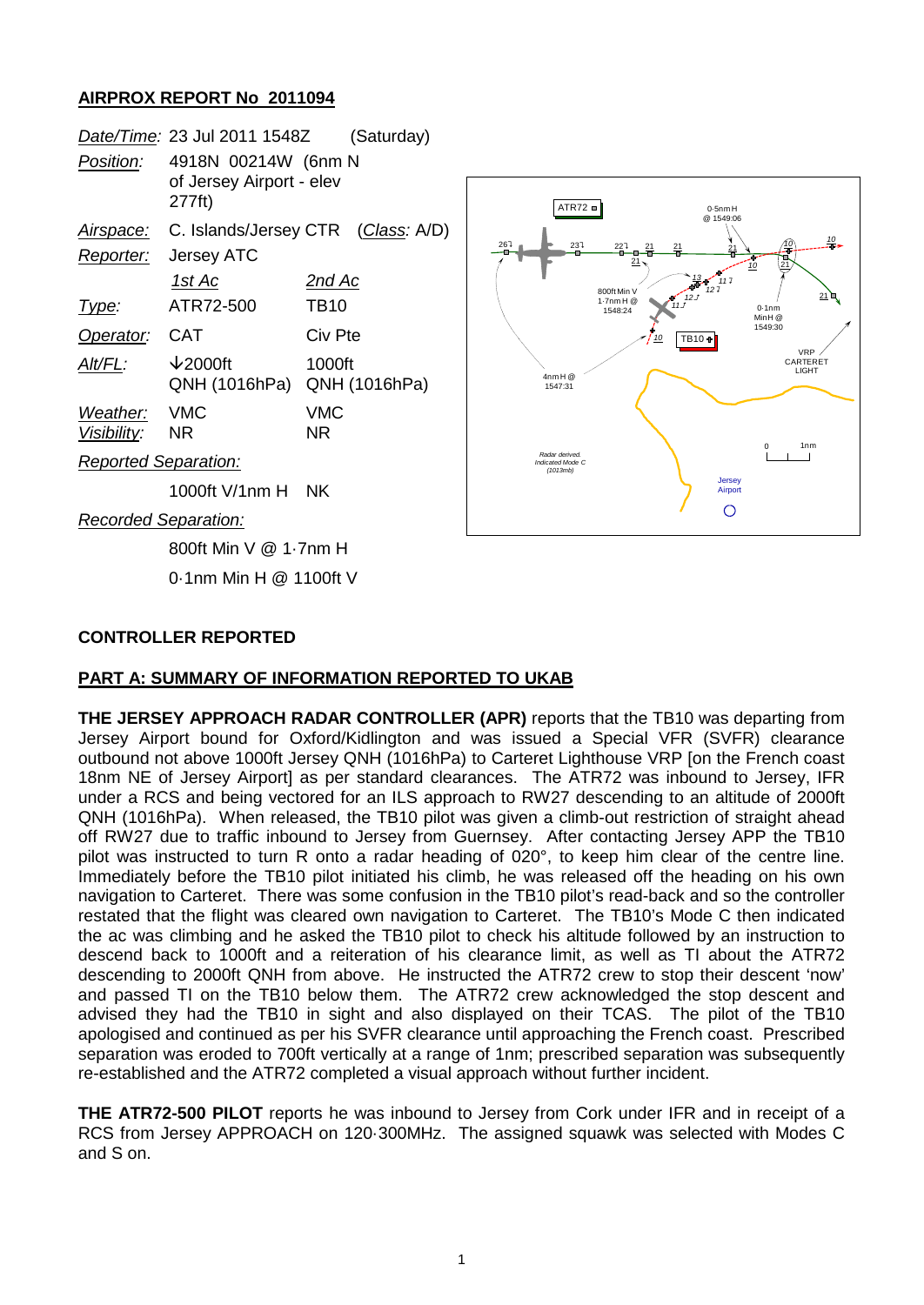At a position about 300° JSY 10DME, heading 090° at 180kt descending to 2000ft QNH (1016hPa) in VMC, traffic appeared on TCAS in their 2 o'clock at a range of about 3nm, so he reduced the ROD to 500ft/min. Shortly afterwards, with the other ac – the TB10 – about 1nm away, APP instructed them to 'stop descent immediately'. The TB10 was already in sight before the call from APP, but he levelled off immediately at about 2300ft QNH. APP instructed the pilot of the TB10 to maintain an altitude not above 1000ft QNH and then asked if they had the TB10 in sight or displayed on TCAS. They did have the TB10 in sight and on TCAS throughout and no TA or RA was enunciated. There was no danger of collision; the controller did not indicate that he would make an Airprox report at the time of the occurrence.

**THE TB10 PILOT** reports he departed from RW27 at Jersey Airport with a R turnout cleared to 1000ft Jersey QNH. APP gave various heading instructions for Carteret Lighthouse VRP but about 10min after departure he was told by APP to 'assume your own navigation'. He corrected his course toward the VRP at 110kt and started to ascend; passing 1300ft APP asked him to confirm his altitude and he replied 'approaching 1400ft', he thought. APP then instructed him to descend to 1000ft QNH as he had not been given permission to climb; he thought he replied to the controller that as he had been given an instruction to assume his own navigation that this meant he could also ascend. He apologised for this mistake and descended to below 1000ft QNH. A few minutes later he received details to continue and to free-call his en-route frequency. At no time did he or his two passengers (both pilots) see any other ac in close proximity to themselves. They were aware that there was a PA28 about 5nm ahead of them but they could not see that ac. He realises that it was an error to ascend to 1400ft QNH, for which he gave his unreserved apologies. His error was not intentional but a misunderstanding of the 'assume' instruction. The Risk was not assessed.

On landing at Oxford he discussed the occurrence with the Owner of his Club and he will not be making the same mistake again; he will get confirmation from ATC when under their control that he is cleared to either ascend or descend. He did try to telephone Jersey ATC to explain and apologise for the confusion but the phone was not answered. He apologises for this mistake but he did not see any other ac close by, neither did his passengers. He was not aware of any possible Risk to others or himself by being close to another ac, specifically the ATR72, which was not seen.

UKAB Note (1): Analysis of the Jersey APP transcript reveals that after TOWER instructed the TB10 pilot to line up on RW27, the controller passed an amendment to the flight's departure clearance. At 1540:34, TOWER transmitted, "[TB10 C/S] *an amendment to your clearance after departure climb straight ahead till advised Special V-F-R not above altitude 1 thousand feet";* this was immediately read-back by the TB10 pilot, *"climb straight ahead Special V-F-R not above a thousand feet* [TB10 C/S]". After take-off TOWER requested the TB10 pilot recheck the allocated squawk of A1235 before instructing the pilot to, *"..report your heading to Jersey APPROACH 1-2-0 decimal 3",* which was acknowledged by the pilot correctly at 1542:29.

At 1542:56, the ATR72 crew made their initial call to APP descending on a radar heading of 100°. APP responded by instructing the ATR72 crew to descend to 3000ft QNH (1016hPa). A little later at 1543:35, the TB10 pilot made his initial call to APP stating, *"Good afternoon Jersey Approach* [TB10 C/S] *awaiting further instructions."* The controller's initial response was to turn the TB10 R onto 330°, followed by further R turn onto 350° that was read-back by the TB10 pilot at 1544:22. Moments later at 1544:25, the ATR72 crew was instructed to, *"..descend altitude 2 thousand feet"* that was readback correctly. APP then issued a vector to the TB10 pilot to fly a heading of 020° that was duly acknowledged, before the ATR72 crew was placed on a radar vector of 090° that was read-back correctly at 1545:53.

At 1547:18, APP instructed the TB10 pilot to, *"..resume..own navigation now to Carteret"*, this was acknowledged by the pilot merely as, *"Resuming own navigation* [TB10 C/S]". APP therefore challenged this read-back by stating, *"confirm to Carteret";* the TB10 pilot reaffirmed at 1547:46, *"resume own navigation to Carteret* [TB10 C/S]". The LAC Jersey Radar recording at 1547:31, shows the ATR72 tracking E descending through 2600ft (1013hPa), some 4nm NW of the TB10 that is shown turning R on course to Carteret indicating 1000ft (1013hPa). Some 30sec later at 1548:01,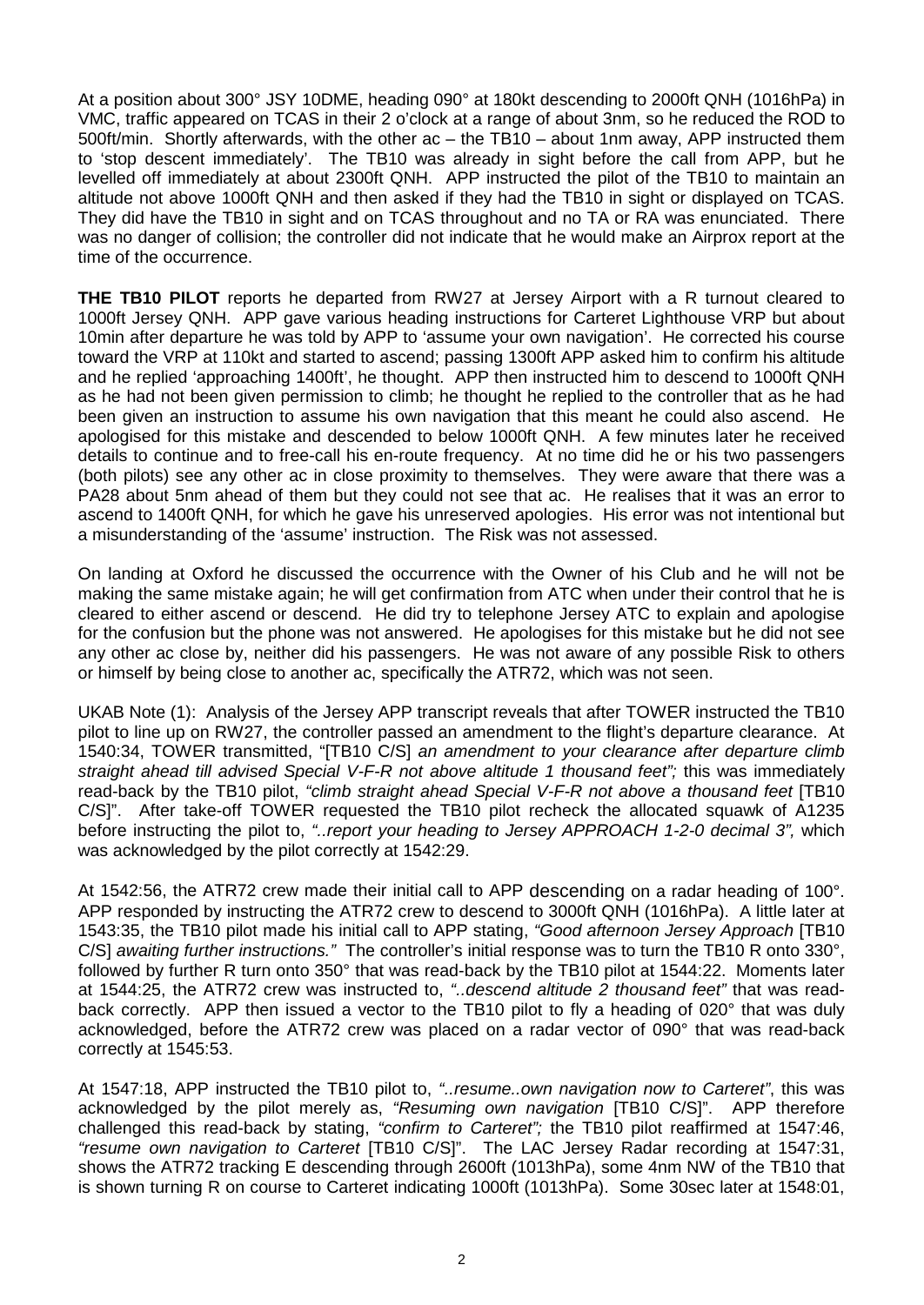as both ac close to a range of 2·5nm the TB10 is first shown climbing through 1100ft, as the ATR72 descends through 2300ft. At 1548:22, APP instructed the TB10 pilot to, *"..check your level*"; no reply is apparent from the TB10 pilot before the controller transmitted 4sec later, "[TB10 C/S] *continue not above 1 thousand feet".* This transmission was immediately read-back by the TB10 pilot, *"continue not above 1 thousand feet* [TB10 C/S]". APP then instructed the ATR72 crew at 1548:29 to, *"..stop decent immediately",* which was acknowledged immediately by the crew. The radar recording shows the TB10 ascended to a maximum of 1300ft (1013hPa) – about 1390ft Jersey QNH (1016hPa) and within the Class D Jersey CTR – at a range of 1·7nm, 800ft below the indicated level of the ATR72 that was now indicating level at 2100ft (1013hPa) – about 2190ft QNH (1016hPa) and marginally within the Class A Jersey CTA. At 1548:37, APP advised the ATR72 crew about the TB10 for the first time, *"Traffic in your 12 o'clock should be not above 1 thousand feet has climbed through 14 hundred feet descending back down".* Although the TI was incomplete, the ATR72 crew responded *"Copy have him in sight and have him on TCAS* [ATR72 C/S] *thank you"*. The TB10 descended thereafter, re-establishing a level cruise at 1000ft at 1548:50, with the ATR72 astern, off the TB10's port quarter, at a range of 0·9nm. As the faster ATR72 closed on the TB10, APP advised the latter's pilot that, *".. you were cleared not above 1 thousand feet there was traffic a thousand feet above you continue not above 1 thousand feet".* APP subsequently cleared the ATR72 crew for a visual approach. The respective tracks crossed with minimum horizontal separation of 0·1nm, the TB10 1100ft below the ATR72; as the ATR72 cleared to the S of the TB10, horizontal separation was established and the ATR72 crew was cleared to descend. The TB10 pilot apologised to the APP controller, who released the flight to continue VFR when passing the CTR boundary and call Deauville en-route at 1554:21.

## **PART B: SUMMARY OF THE BOARD'S DISCUSSIONS**

Information available included reports from the pilots of both ac, transcripts of the relevant RT frequencies, radar video recordings and a report from the air traffic controller involved.

It was explained that commonly within Class D CAS, VFR flights are passed TI about IFR and other VFR flights and it is then the responsibility of the pilot flying under VFR to maintain his own separation on the traffic he has been told about. However, here the IFR ATR72 was descending in the Class A Channel islands CTR and the TB10 was departing within the Class D Jersey CTR on a Special VFR clearance. No TI had been passed to the TB10 pilot about the ATR72 beforehand and it was evident that the Jersey APR had restricted the TB10 pilot to a maximum of 1000ft Jersey QNH beneath the inbound ATR72 descending to 2000ft, in order to ensure vertical separation of 1000ft. After providing radar vectors around other traffic, the TB10 pilot was then 'released' by the APR to, *"..resume..own navigation now to Carteret"*. It was evident that the TB10 pilot had misunderstood this message such that he believed he could now turn on track to the VRP and also climb to his desired transit altitude. Members who fly regularly to the Channel Islands commented that being held down at 1000ft for a long over sea transit in a single-engine ac was particularly uncomfortable; an engine problem at that altitude could result in a ditching with very little time to prepare or make appropriate RT calls. It was understandable, therefore, that the TB10 pilot would wish to climb as soon as possible. That said, it was the TB10 pilot's misunderstanding regarding the words "own navigation" that was the crux of this Airprox. Experienced pilot Members commented that this had been a hotly debated topic for many years and the GA Member observed that it was unfortunate that TI on the ATR72 had not been passed by the APR and the altitude restriction reinforced, which could have been a helpful safeguard. The SRG Policy Advisor pointed out the changes that had been made to SIDs & STARS by ICAO and Members were aware there was no recognised definition of "..*own navigation..".* The SRG Advisor considered that an AIC might be beneficial to reinforce the meaning and usage of this widespread term so as to reduce the potential for similar events. Nevertheless, within the context of an ATC 'clearance', the term was used in the lateral plane only and did not cancel the altitude restriction, thus the TB10 pilot should not have climbed above 1000ft QNH without further reference to the APR. The Board concluded, therefore, that this Airprox had resulted because the TB10 pilot climbed into conflict with the ATR72 after assuming his altitude restriction had been removed.